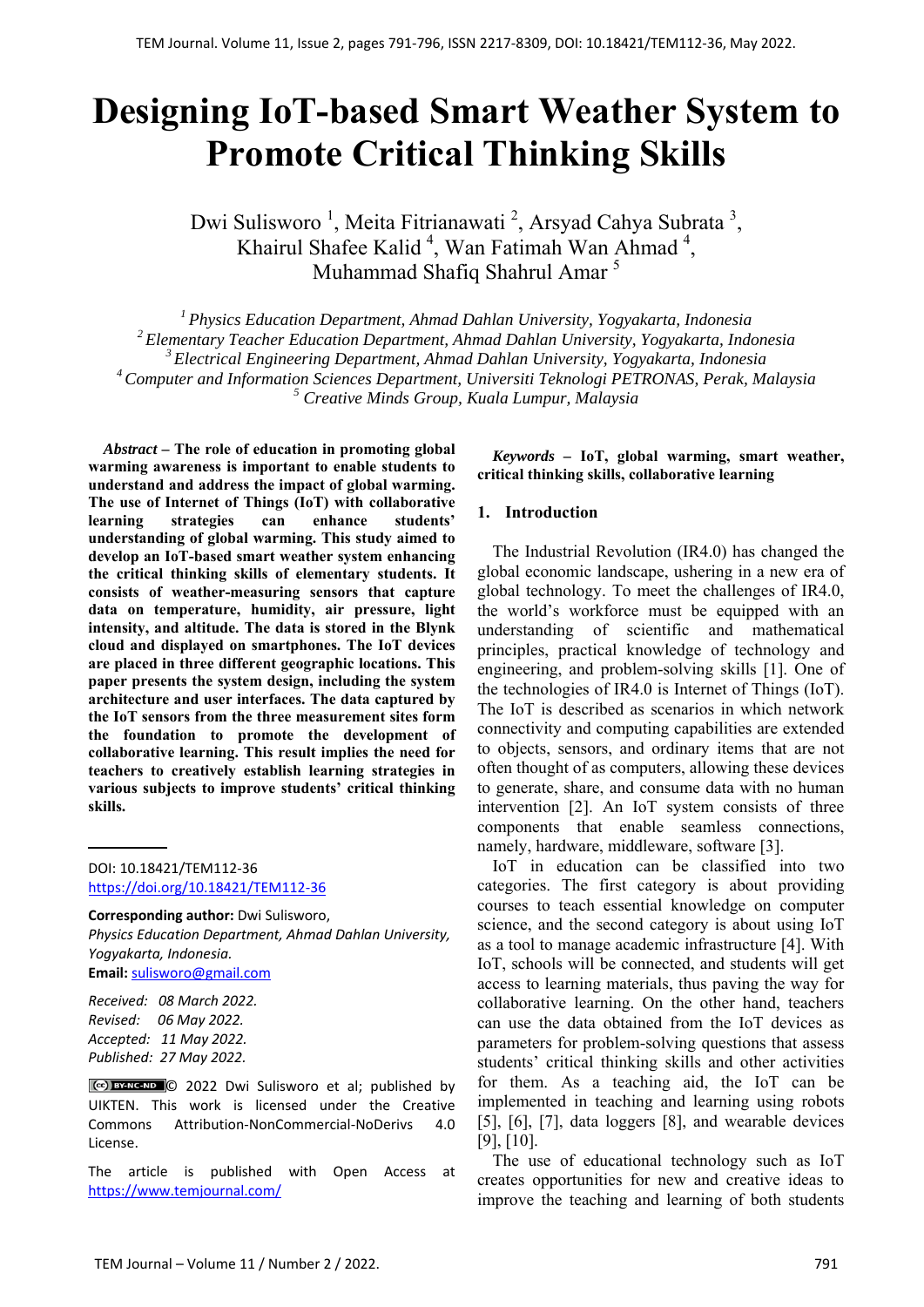and teachers [4]. The use of IoT as a science educational technology has many advantages. First, it promotes hands-on learning as students will perform practical activities in the classroom. For example, students can use IoT devices to collect and analyze data and present their findings on a laptop or smartphone. Furthermore, it can provide elementary school students with numerous opportunities to perform collaborative activities and experiments with other students, thus improving their learning experience [11]. As IoT is a network of devices that captures data in real time, students can improve their collaboration activities. Using IoT devices, students can collaboratively communicate, have access to data, analyze the data, and present their findings in real time [12].

Global warming is an important environmental issue that poses risk to humanity. It generally occurs as a result of human activities, such as deforestation and burning of fossil fuels that release carbon gases into the atmosphere. Ultimately, global warming induces climate change, which causes prolonged droughts, melting glaciers, rising sea levels, etc. Education plays a vital role in promoting awareness of global warming, climate change, and its impact to the planet among students [13], [14], [15]. The use of IoT can be seen as an opportunity for teachers to enhance students' understanding of global warming. Students can use IoT sensors to capture data that could be used as indicators of global warming and, using their higher-order thinking skills, to propose the appropriate solutions. By using IoT, the learning strategies designed by the teachers can encourage collaborative learning with different schools. The skills of elementary school students in connecting, comparing, and explaining various weather indicators as part of understanding global warming can indicate learning success [16].

This paper presents the design of the IoT-based smart weather system that captures data on temperature, humidity, air pressure, light intensity, and altitude. IoT is still rarely used in teaching and learning as it is not considered as a common educational technology like mobile application, virtual reality, and augmented reality [17]. Thus, this study promotes the use of IoT as a tool for students to collaborate with other students in enhancing their understanding and creating awareness on global warming.

## **2. Methods**

Figure 1. presents the system architecture of the IoT-based smart weather system. The system consists of an IoT device, Blynk cloud that receives data from the IoT device, and a mobile application for the display of the data. The mobile application was developed using the Blynk app, which can be downloaded at http://j.mp/blynk\_Android for

Android smartphones or http://j.mp/blynk\_iOS for Apple smart devices.



*Figure 1. IoT-based smart weather system architecture* 

The Blynk platform was used to control the IoT device, display sensor data, and store and visualize the data. The Blynk cloud manages the communications between the IoT device and the smartphone. The IoT device is also equipped with a microcontroller board with a built-in Wi-Fi module that sends data to the Blynk cloud for processing and then to the Blynk app for display. Figure 2. presents the block diagram of the IoT-based smart weather system.



*Figure 2. Block diagram of the IoT-based smart weather system* 

Table 1. presents the microcontroller board and the sensors as well as the indicators that it measures in this study.

WeMOS D1 is an Arduino-compatible board with a built-in ESP8266 Wi-Fi Module that can send the data captured by the sensors to the Blynk cloud via Wi-Fi. The sensors attached to the WeMOS D1 ESP8266 microcontroller board are as follows: DHT22, a temperature and humidity sensor; GY-BMP280, a sensor module that captures the altitude and air pressure data; and BH1750, a sensor that measures light intensity in lux. The data from the sensors are displayed on the smartphone through user interfaces developed using the Blynk app.

|  | Table 1. Sensors and indicators |  |
|--|---------------------------------|--|
|--|---------------------------------|--|

| <b>Device Name/Sensors</b> | <b>Indicators</b>  |
|----------------------------|--------------------|
| DHT <sub>22</sub>          | Temperature        |
|                            | Humidity           |
| GY-BMP280                  | Altitude           |
|                            | Air pressure       |
| <b>BH1750</b>              | Light intensity    |
| Wemos D1 ESP8266           | IoT & Wi-Fi module |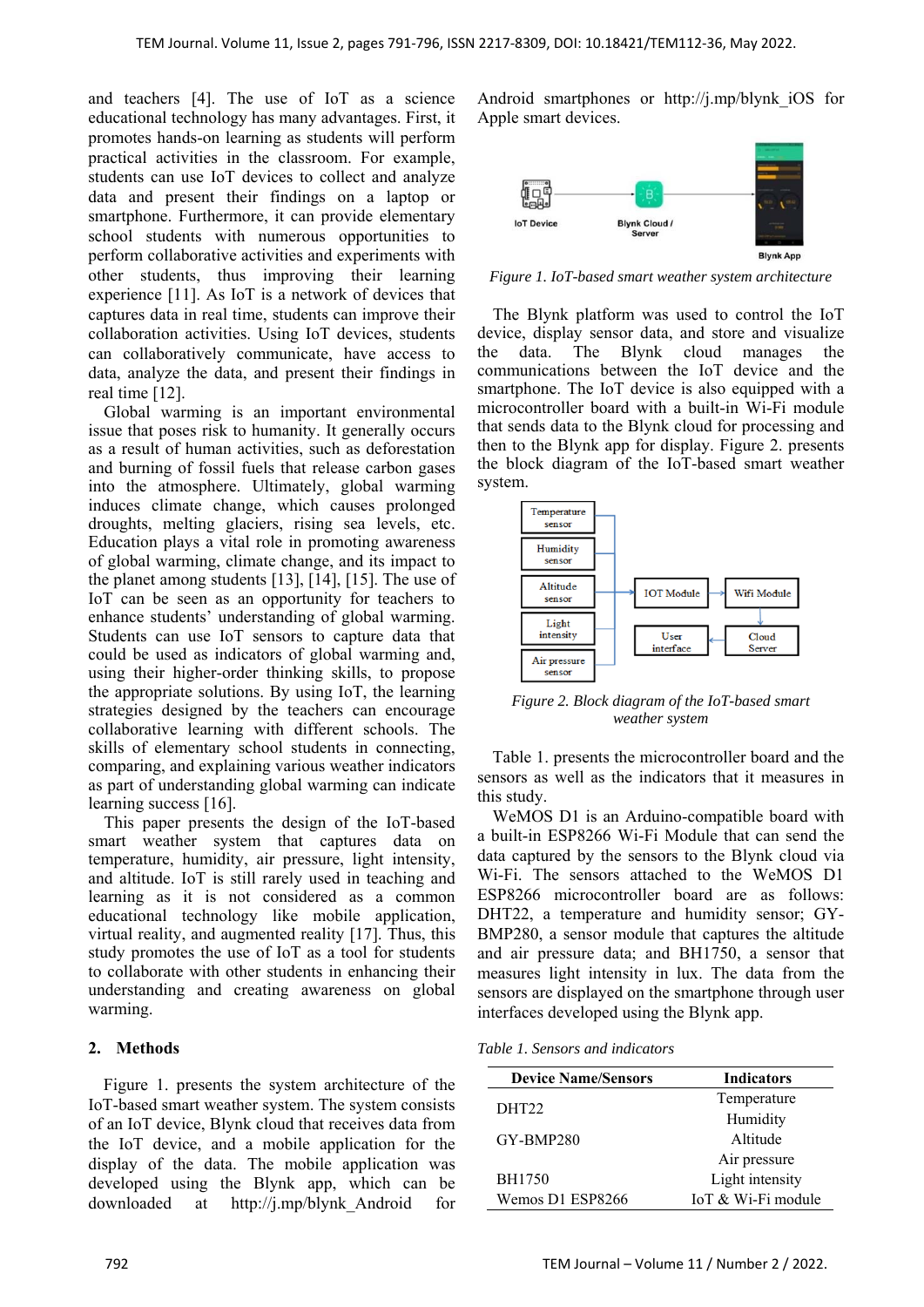## **3. Results**

The IoT-based smart weather system was used by students in learning about topics related to climate. The system consists of an IoT device that measures temperature (Celsius), humidity, altitudes (meter), air pressure, and light intensity (lux). Figure 3. presents the schematic diagram of the IoT-based smart weather system.



*Figure 3. Schematic diagram of the IoT-based smart weather system* 

The IoT device was placed in three different locations for 24 h. The three locations were as follows: an area that is 8 km from Mount Merapi at SD Muhammadiyah Girikerto, a plain in Yogyakarta City at SD Muhammadiyah Danunegaran, and an area that is 1 km from the beach of Samudera Indonesia at MI Muhammadiyah Garongan. Students can download and activate the app using a barcode. When the sensors are triggered, the data will be sent through the Blynk cloud to the student's smartphone installed with the activated Blynk application. Students can monitor the readings of the data using the Blynk application on the smartphone and use the data for their learning in class. To use the Blynk application, the users must scan the barcode as presented in Figure 4. This will connect the Blynk application to the Blynk server that receives the data from the IoT device.



*Figure 4. Barcode to activate the smart weather system* 

The weather readings captured by the IoT device were monitored in the Blynk application through a user interface. Figure 5. presents the user interface of the smart weather system, the Blynk application. The user interface consists of six main areas, namely, location, temperature indicator, humidity indicator, light intensity indicator, attitude indicator, and air pressure indicator.



*Figure 5. Indicator monitoring at the interface* 

Figure 6. presents the flowchart of the IoT-based smart weather system. First, the IoT device needs to be turned off and a connection established with the Blynk application installed on the student's smartphone.



*Figure 6. IoT-based smart weather system flowchart*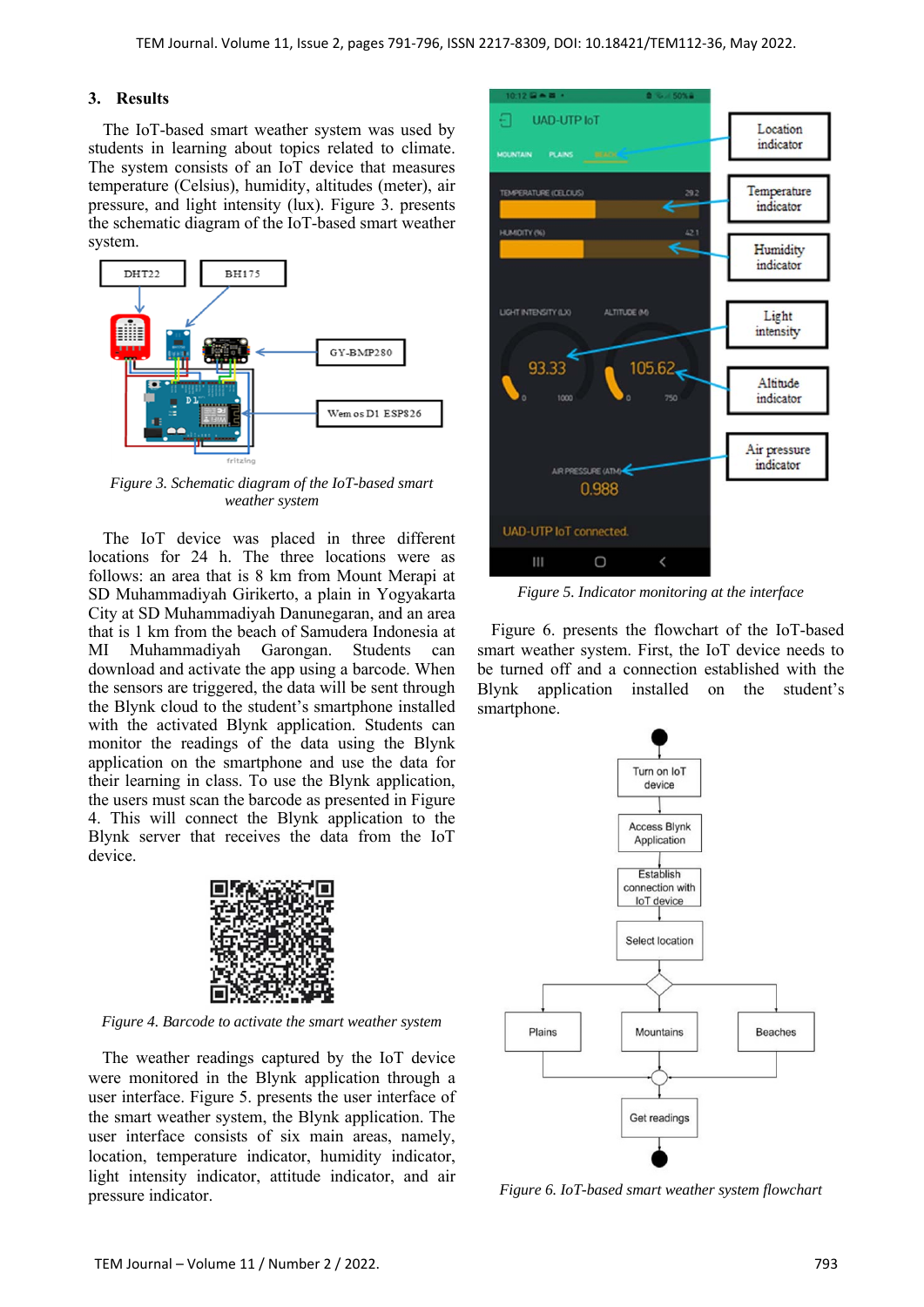Students can choose the location readings by selecting the option Mountain, Plains, or Beach in the Location area. When a user selects a particular location, the readings for all indicators will be displayed. The readings for temperature and humidity are displayed in a horizontal bar chart. The light intensity and altitude indicators are displayed in a gauge chart, and the value of the air pressure indicator is expressed in number format.

#### **4. Discussions**

IoT can connect a network of smart devices through specific communication standards and protocols. In the classroom, teachers can use IoT devices in various learning strategies. Because the IoT devices are connected and data from the devices can be shared, collaboration between students is possible. Furthermore, collaboration is critical for student in the 21st century. In terms of the subjects, IoT devices are suitable for use in project-based learning for STEM-based subjects [18]. The flexibility of IoT devices enables students to collaborate in groups to solve problems and perform other classroom activities.

In this study, an IoT-based smart weather system that can be used by teachers in collaborative learning is proposed. The setup for collaborative learning is presented in Figure 7. In Figure 7., the IoT devices are placed in three areas with different geographical features. The IoT device captures data on temperature, light intensity, air pressure, and humidity and sends it to the cloud. The cloud servers store and analyze the data. Students from various schools can access the data through the Blynk app.



*Figure 7. The setup for the use of IoT in collaborative learning* 

The students can view the data anywhere and anytime. As the IoT devices are placed in the three areas for 24 h, the students can see the data at a given time and location as well as the data changes every time. For example, students can determine the highest temperature in a given location at a particular time, the temperature differences between two locations,

and the justification for such differences. The findings such as the highest and lowest readings at a given location and at a given time and the differences in the readings make it possible to establish collaborative activities. Teachers can design activities that allow students from other schools to collaborate. The groups can consist of students from one school or different schools. The teachers provide worksheets in digital or printed forms for the students to record their findings. Based on the findings, students can collaborate by making inferences on their observations and, finally, deriving conclusions. The teachers can guide the students by making the students understand the reading changes in a certain period of time in areas with different geographical features. This will also help students develop their higher-order thinking skills.

Teachers can use the IoT data differently depending on the level of education. In low-grade classes, teachers can encourage students to think critically and analytically on the IoT data by reading, analyzing, and interpreting the data. For example, teachers can provide simple activities with questions, such as when the highest temperature occurred. For college students, the IoT data can be used to explore various phenomena related to global warming and weather with different levels of depth of analysis [19], [20].

The IoT-based smart weather system provides realtime data for the students to work on. Real-time data can introduce students to real weather problems. Students can compare various quantities and indicators that are read to draw various possible explanations of the phenomenon creatively. Figure 8. presents an example of reading on January 6, 2022, at 10.12 local time from the three locations.



*Figure 8. Weather indicator data results at a specific time* 

These readings allow the teachers to develop various activities. Nonetheless, activities can be created in various ways depending on the issues introduced to the students. This learning strategy was developed by referring to learning theories related to resonance [21], [22]. Tests with various approaches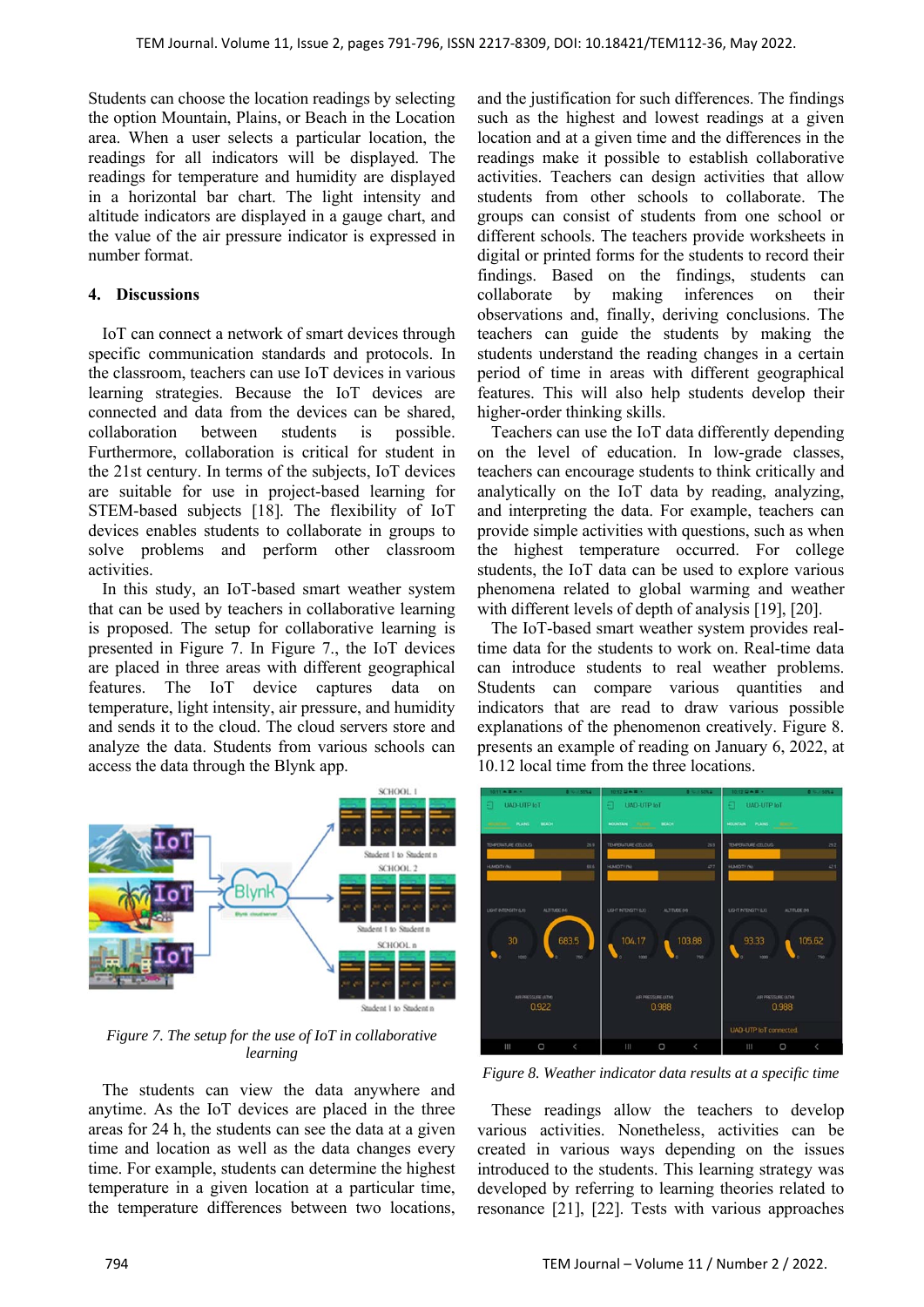have also been conducted by other researchers with significant results with specific learning models [23], [24].

In this study, plains, mountains, and beaches were the selected locations to place the IoT device. Nonetheless, the IoT devices can also be placed in other locations with different geographical features. Owing to the portability of the IoT device, it can be placed anywhere and affixed to other devices to be used more widely for learning and practical purposes in everyday life. The sensors installed on this IoT can also be used in various sectors, not only in education but also in other fields, particularly in agriculture, fisheries, and livestock [25], [26], [27].

## **5. Conclusion**

The advances of IoT and cloud technologies have opened new possibilities for collaborative learning. This study presents the use of IoT in facilitating teaching and learning. The IoT-based smart weather system was developed to allow students to measure temperature, humidity, air pressure, light intensity, and altitude. The data captured by the IoT device is stored in the cloud, thus making it available for sharing with other users. The IoT device was placed in three locations with different geographical features to obtain different readings at a given location in a given time. These differences form the basis for developing critical thinking skills in collaborative learning. Students from various locations can monitor data in real time to complete the learning activities designed by the teacher. The students can compare the readings and relate them with the conditions of those locations to solve problems or make inferences during their learning. Existing studies have demonstrated that collaborative learning can facilitate the growth of soft skills, increase academic performance, and enhance the learning experience of students. Nonetheless, the teacher's creativity is essential to provide a collaborative learning environment using this IoT. This study presents the design of the IoT-based smart weather system. Thus, it is hopeful that the use of IoT in the teaching and learning of weather will promote students' awareness of climate change and global warming.

## **Acknowledgements**

*The authors are grateful to Ahmad Dahlan University, Universiti Teknologi PETRONAS, and Creative Minds Group. This study was collaborative funding between Ahmad Dahlan University and Universiti Teknologi PETRONAS under contract number A0050A217849644, and the APC was included in the research budget.* 

#### **References**

- [1]. Ramli, N. F., & Talib, O. (2017). Can education institution implement STEM? From Malaysian teachers' view. *International Journal of Academic Research in Business and Social Sciences*, *7*(3), 721- 732.
- [2]. Kurelovic, E. K., Tomljanovic, J., & Kukuljan, D. (2018). Introducing the Internet of Things to Computer Science Students. *The Eurasia Proceedings of Educational and Social Sciences*, *11*, 30-35.
- [3]. Aldowah, H., Rehman, S. U., Ghazal, S., & Umar, I. N. (2017, September). Internet of Things in higher education: a study on future learning. In *Journal of Physics: Conference Series* (Vol. 892, No. 1, p. 012017). IOP Publishing.
- [4]. Gul, S., Asif, M., Ahmad, S., Yasir, M., Majid, M., Malik, M. S. A., & Arshad, S. (2017). A survey on role of internet of things in education. *International Journal of Computer Science and Network Security*, *17*(5), 159-165.
- [5]. Burbaite, R., Stuikys, V., & Damasevicius, R. (2013, July). Educational robots as collaborative learning objects for teaching computer science. In *2013 International conference on system science and engineering (ICSSE)* (pp. 211-216). IEEE.
- [6]. Kumar, T. S., & Rao, V. R. (2020). Voice Controlled Robot Using Wi-Fi Module. *International Research Journal of Engineering and Technology (IRJET), 7,* 423-425.
- [7]. Scaradozzi, D., Cesaretti, L., Screpanti, L., Costa, D., Zingaretti, S., & Valzano, M. (2019). Innovative tools for teaching marine robotics, IoT and control strategies since the primary school. In *Smart learning with educational robotics* (pp. 199-227). Springer, Cham.
- [8]. Putjorn, P., Ang, C. S., & Farzin, D. (2015, May). Learning IoT without the" I"-Educational Internet of Things in a Developing Context. In *Proceedings of the 2015 Workshop on Do-it-yourself Networking: an Interdisciplinary Approach* (pp. 11-13).
- [9]. Miao, R., Dong, Q., Weng, W. Y., & Yu, X. Y. (2018, July). The application model of wearable devices in physical education. In *International Conference on Blended Learning* (pp. 311-322). Springer, Cham.
- [10]. Chang, I. H., Keh, H. C., Dande, B., & Roy, D. S. (2020). Smart hat: design and implementation of a wearable learning device for kids using AI and IoTs techniques. *Journal of Internet Technology*, *21*(2), 593-604.
- [11]. Alsukayti, I. S. (2020). A multidimensional internet of things testbed system: Development and evaluation. *Wireless Communications and Mobile Computing*, *2020*.
- [12]. Maksimović, M. (2018). IOT concept application in educational sector using collaboration. *Facta Universitatis, Series: Teaching, Learning and Teacher Education*, *1*(2), 137-150.
- [13]. Boca, G. D., & Saraçlı, S. (2019). Environmental education and student's perception, for sustainability. *Sustainability*, *11*(6), 1553.